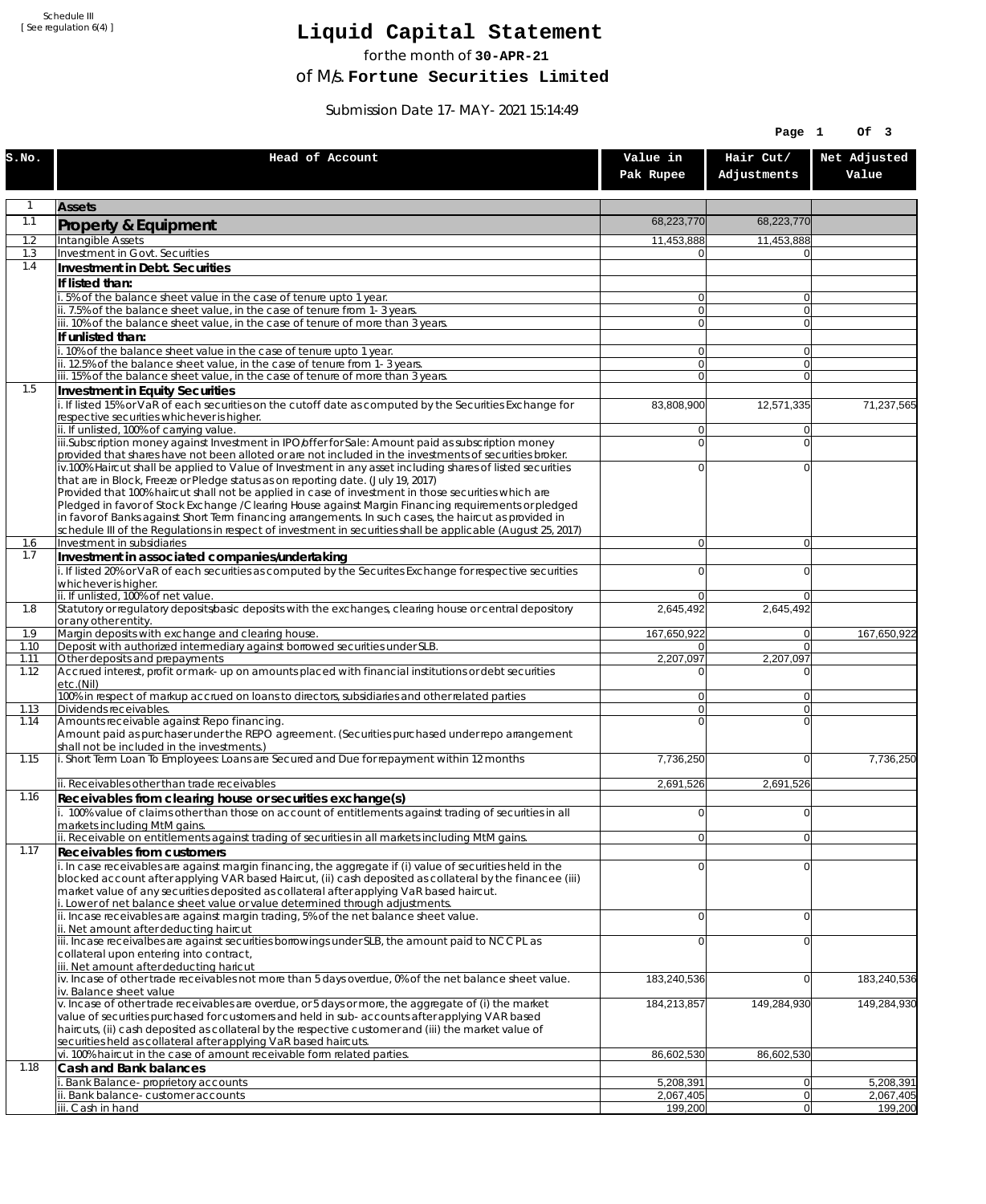Schedule III [ See regulation 6(4) ]

## **Liquid Capital Statement**

for the month of **30-APR-21**

of M/s. **Fortune Securities Limited**

Submission Date 17-MAY-2021 15:14:49

|                |                                                                                                                                                                                                                                                                                                                                                                                                                                                                                                                                                                                                                                                                                                                                                          |                                  | Page 2                   | OF <sub>3</sub>          |
|----------------|----------------------------------------------------------------------------------------------------------------------------------------------------------------------------------------------------------------------------------------------------------------------------------------------------------------------------------------------------------------------------------------------------------------------------------------------------------------------------------------------------------------------------------------------------------------------------------------------------------------------------------------------------------------------------------------------------------------------------------------------------------|----------------------------------|--------------------------|--------------------------|
| S.NO.          | Head of Account                                                                                                                                                                                                                                                                                                                                                                                                                                                                                                                                                                                                                                                                                                                                          | Value in<br>Pak Rupee            | Hair Cut/<br>Adjustments | Net Adjusted<br>Value    |
| 1.19           | <b>Total Assets</b>                                                                                                                                                                                                                                                                                                                                                                                                                                                                                                                                                                                                                                                                                                                                      | 807,949,764                      | 335,680,568              | 586,625,199              |
| $\overline{2}$ | Liabilities                                                                                                                                                                                                                                                                                                                                                                                                                                                                                                                                                                                                                                                                                                                                              |                                  |                          |                          |
| 2.1            | Trade Payables                                                                                                                                                                                                                                                                                                                                                                                                                                                                                                                                                                                                                                                                                                                                           |                                  |                          |                          |
|                | Payable to exchanges and clearing house                                                                                                                                                                                                                                                                                                                                                                                                                                                                                                                                                                                                                                                                                                                  | 170,064,558                      | 0                        | 170,064,558              |
|                | ii. Payable against leveraged market products<br>iii. Payable to customers                                                                                                                                                                                                                                                                                                                                                                                                                                                                                                                                                                                                                                                                               | 0<br>139,021,804                 | $\mathbf{0}$<br>0        | 139,021,804              |
| 2.2            | <b>Current Liabilities</b>                                                                                                                                                                                                                                                                                                                                                                                                                                                                                                                                                                                                                                                                                                                               |                                  |                          |                          |
|                | . Statutory and regulatory dues                                                                                                                                                                                                                                                                                                                                                                                                                                                                                                                                                                                                                                                                                                                          | 2,688,391                        | 0                        | 2,688,391                |
|                | ii. Accruals and other payables<br>iii. Short-term borrowings                                                                                                                                                                                                                                                                                                                                                                                                                                                                                                                                                                                                                                                                                            | 7,667,143<br>220,792,103         | $\mathbf{0}$<br>0        | 7,667,143<br>220,792,103 |
|                | iv. Current portion of subordinated loans                                                                                                                                                                                                                                                                                                                                                                                                                                                                                                                                                                                                                                                                                                                | 0                                | 0                        |                          |
|                | v. Current portion of long term liabilities                                                                                                                                                                                                                                                                                                                                                                                                                                                                                                                                                                                                                                                                                                              | 4,438,656                        | $\mathbf{0}$             | 4,438,656                |
|                | vi. Deferred Liabilities<br>vii. Provision for bad debts                                                                                                                                                                                                                                                                                                                                                                                                                                                                                                                                                                                                                                                                                                 | 0<br>$\overline{0}$              | 0<br>$\mathbf{0}$        |                          |
|                | viii. Provision for taxation                                                                                                                                                                                                                                                                                                                                                                                                                                                                                                                                                                                                                                                                                                                             | $\Omega$                         | 0                        |                          |
|                | ix. Other liabilities as per accounting principles and included in the financial statements                                                                                                                                                                                                                                                                                                                                                                                                                                                                                                                                                                                                                                                              | 2,032,405                        | $\overline{0}$           | 2,032,405                |
| 2.3            | Non-Current Liabilities                                                                                                                                                                                                                                                                                                                                                                                                                                                                                                                                                                                                                                                                                                                                  |                                  |                          |                          |
|                | i. Long-Term financing<br>a. Long-Term financing obtained from financial instituion: Long term portion of financing obtained from<br>a financial institution including amount due against finance lease                                                                                                                                                                                                                                                                                                                                                                                                                                                                                                                                                  | 13,224,784                       | 13,224,784               |                          |
|                | b. Other long-term financing<br>ii. Staff retirement benefits                                                                                                                                                                                                                                                                                                                                                                                                                                                                                                                                                                                                                                                                                            | $\overline{0}$<br>$\overline{0}$ | $\mathbf{0}$<br>0        |                          |
|                | iii. Advance against shares for Increase in Capital of Securities broker: 100% haircut may be allowed in                                                                                                                                                                                                                                                                                                                                                                                                                                                                                                                                                                                                                                                 | $\Omega$                         | $\Omega$                 |                          |
|                | respect of advance against shares if:<br>a. The existing authorized share capital allows the proposed enhanced share capital<br>b. Boad of Directors of the company has approved the increase in capital<br>c. Relevant Regulatory approvals have been obtained<br>d. There is no unreasonable delay in issue of shares against advance and all regulatory requirements<br>relating to the increase in paid up capital have been completed.<br>e. Auditor is satisfied that such advance is against the increase of capital.                                                                                                                                                                                                                             |                                  |                          |                          |
| 2.4            | iv. Other liabilities as per accounting principles and included in the financial statements                                                                                                                                                                                                                                                                                                                                                                                                                                                                                                                                                                                                                                                              | $\overline{0}$                   | $\overline{0}$           |                          |
|                | <b>Subordinated Loans</b><br>. 100% of Subordinated loans which fulfill the conditions specified by SECP are allowed to be deducted:<br>The Schedule III provides that 100% haircut will be allowed against subordinated Loans which fulfill the<br>conditions specified by SECP. In this regard, following conditions are specified:<br>a. Loan agreement must be executed on stamp paper and must clearly reflect the amount to be repaid<br>after 12 months of reporting period<br>b. No haircut will be allowed against short term portion which is repayable within next 12 months.<br>c. In case of early repayment of loan, adjustment shall be made to the Liquid Capital and revised Liquid<br>Capital statement must be submitted to exchange. | 0                                | 0                        |                          |
|                | ii. Subordinated loans which do not fulfill the conditions specified by SECP                                                                                                                                                                                                                                                                                                                                                                                                                                                                                                                                                                                                                                                                             | 0                                | 0                        |                          |
| 2.5            | <b>Total Liabilites</b>                                                                                                                                                                                                                                                                                                                                                                                                                                                                                                                                                                                                                                                                                                                                  | 559.929.844                      | 13.224.784               | 546,705,060              |
| 3              | Ranking Liabilities Relating to:                                                                                                                                                                                                                                                                                                                                                                                                                                                                                                                                                                                                                                                                                                                         |                                  |                          |                          |
| 3.1            | Concentration in Margin Financing                                                                                                                                                                                                                                                                                                                                                                                                                                                                                                                                                                                                                                                                                                                        |                                  |                          |                          |
|                | The amount calculated client-to- client basis by which any amount receivable from any of the                                                                                                                                                                                                                                                                                                                                                                                                                                                                                                                                                                                                                                                             | ΩI                               | $\Omega$                 |                          |
| 3.2            | financees exceed 10% of the aggregate of amounts receivable from total financees.                                                                                                                                                                                                                                                                                                                                                                                                                                                                                                                                                                                                                                                                        |                                  |                          |                          |
|                | Concentration in securites lending and borrowing<br>The amount by which the aggregate of:                                                                                                                                                                                                                                                                                                                                                                                                                                                                                                                                                                                                                                                                | 0                                | 0                        |                          |
|                | (i) Amount deposited by the borrower with NCCPL<br>(Ii) Cash margins paid and<br>(iii) The market value of securities pledged as margins exceed the 110% of the market value of shares<br>borrowed                                                                                                                                                                                                                                                                                                                                                                                                                                                                                                                                                       |                                  |                          |                          |
| 3.3            | Net underwriting Commitments                                                                                                                                                                                                                                                                                                                                                                                                                                                                                                                                                                                                                                                                                                                             |                                  |                          |                          |
|                | (a) in the case of right issuse : if the market value of securites is less than or equal to the subscription<br>price; the aggregate of:<br>(i) the 50% of Haircut multiplied by the underwriting commitments and<br>(ii) the value by which the underwriting commitments exceeds the market price of the securities.<br>In the case of rights issuse where the market price of securities is greater than the subscription price, 5% of<br>the Haircut multiplied by the net underwriting                                                                                                                                                                                                                                                               | 0                                | 0                        |                          |
| 3.4            | (b) in any other case: 12.5% of the net underwriting commitments<br>Negative equity of subsidiary                                                                                                                                                                                                                                                                                                                                                                                                                                                                                                                                                                                                                                                        | 0                                | 0                        |                          |
|                | The amount by which the total assets of the subsidiary (excluding any amount due from the subsidiary)<br>exceed the total liabilities of the subsidiary                                                                                                                                                                                                                                                                                                                                                                                                                                                                                                                                                                                                  | $\overline{0}$                   | 0                        |                          |
| 3.5            | Foreign exchange agreements and foreign currency positions                                                                                                                                                                                                                                                                                                                                                                                                                                                                                                                                                                                                                                                                                               |                                  |                          |                          |
| 3.6            | 5% of the net position in foreign currency. Net position in foreign currency means the difference of total<br>assets denominated in foreign cuurency less total liabilities denominated in foreign currency<br>Amount Payable under REPO                                                                                                                                                                                                                                                                                                                                                                                                                                                                                                                 | 0<br>0                           | 0<br> 0                  |                          |
| 3.7            | Repo adjustment                                                                                                                                                                                                                                                                                                                                                                                                                                                                                                                                                                                                                                                                                                                                          |                                  |                          |                          |
|                |                                                                                                                                                                                                                                                                                                                                                                                                                                                                                                                                                                                                                                                                                                                                                          |                                  |                          |                          |